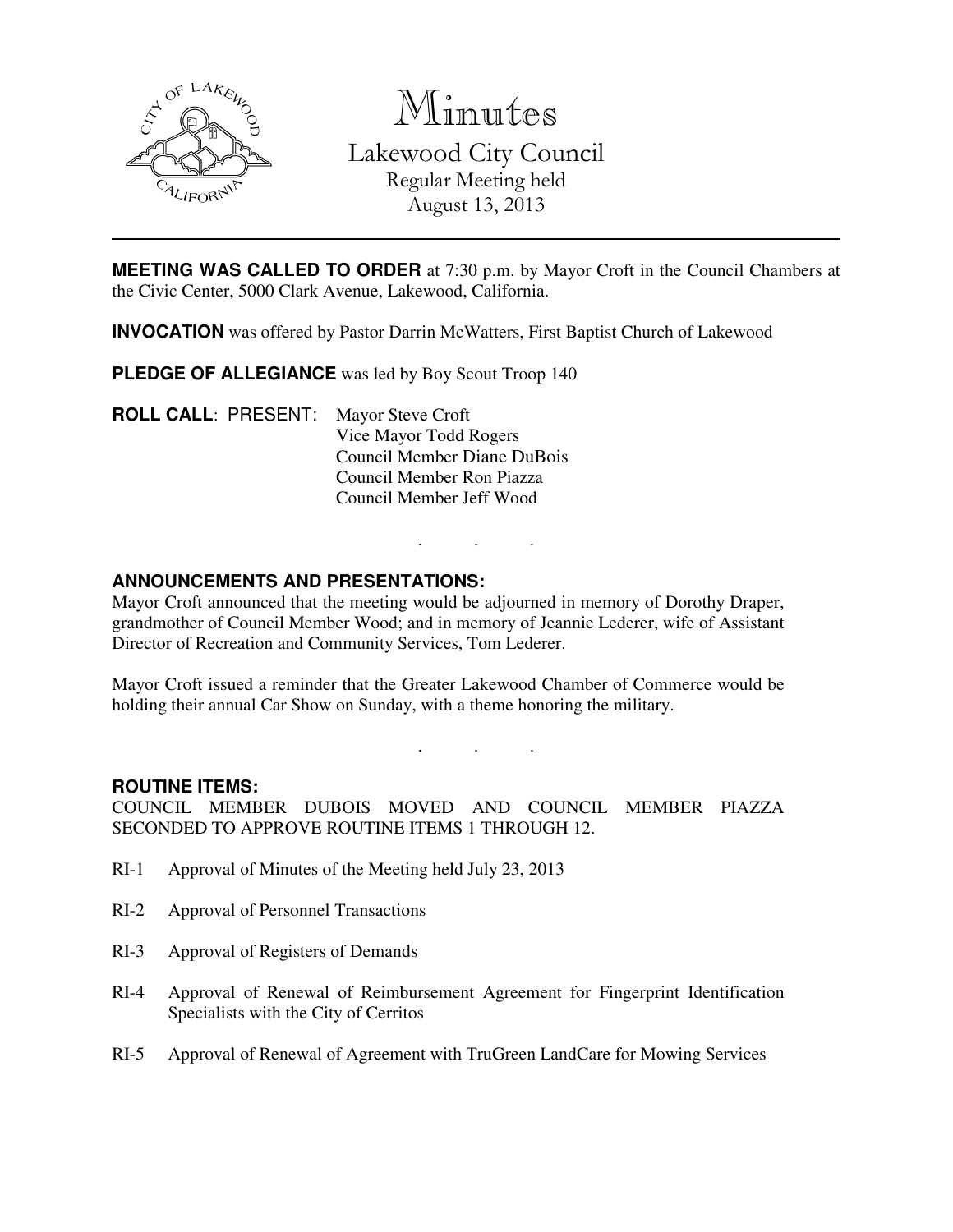#### **ROUTINE ITEMS:** Continued

- RI-6 RESOLUTION NO. 2013-32; A RESOLUTION OF THE CITY COUNCIL OF THE CITY OF LAKEWOOD ADOPTING THE ACCUMULATION PROGRAM FOR PART-TIME AND LIMITED-SERVICE EMPLOYEES (APPLE PLAN) OF THE CITY OF LAKEWOOD
- RI-7 Approval of Monthly Report of Investment Transactions
- RI-8 Approval of Quarterly Schedule of Investments
- RI-9 RESOLUTION NO. 2013-33; A RESOLUTION OF THE CITY COUNCIL OF THE CITY OF LAKEWOOD AUTHORIZING THE DESTRUCTION OF CERTAIN PUBLIC RECORDS OF THE DEPARTMENT OF ADMINISTRATION MORE THAN TWO YEARS OLD

 RESOLUTION NO. 2013-34; A RESOLUTION OF THE CITY COUNCIL OF THE CITY OF LAKEWOOD AUTHORIZING THE DESTRUCTION OF CERTAIN PUBLIC RECORDS OF THE DEPARTMENT OF ADMINISTRATION MORE THAN TWO YEARS OLD

 RESOLUTION NO. 2013-35; A RESOLUTION OF THE CITY COUNCIL OF THE CITY OF LAKEWOOD AUTHORIZING THE DESTRUCTION OF CERTAIN PUBLIC RECORDS OF THE DEPARTMENT OF ADMINISTRATIVE SERVICES MORE THAN TWO YEARS OLD

 RESOLUTION NO. 2013-36; A RESOLUTION OF THE CITY COUNCIL OF THE CITY OF LAKEWOOD AUTHORIZING THE DESTRUCTION OF CERTAIN PUBLIC RECORDS OF THE DEPARTMENT OF CITY CLERK MORE THAN TWO YEARS OLD

 RESOLUTION NO. 2013-37; A RESOLUTION OF THE CITY COUNCIL OF THE CITY OF LAKEWOOD AUTHORIZING THE DESTRUCTION OF CERTAIN PUBLIC RECORDS OF THE DEPARTMENT OF COMMUNITY DEVELOPMENT MORE THAN TWO YEARS OLD

 RESOLUTION NO. 2013-38; A RESOLUTION OF THE CITY COUNCIL OF THE CITY OF LAKEWOOD AUTHORIZING THE DESTRUCTION OF CERTAIN PUBLIC RECORDS OF THE DEPARTMENT OF PERSONNEL MORE THAN TWO YEARS OLD

 RESOLUTION NO. 2013-39; A RESOLUTION OF THE CITY COUNCIL OF THE CITY OF LAKEWOOD AUTHORIZING THE DESTRUCTION OF CERTAIN PUBLIC RECORDS OF THE DEPARTMENT OF PUBLIC WORKS MORE THAN TWO YEARS OLD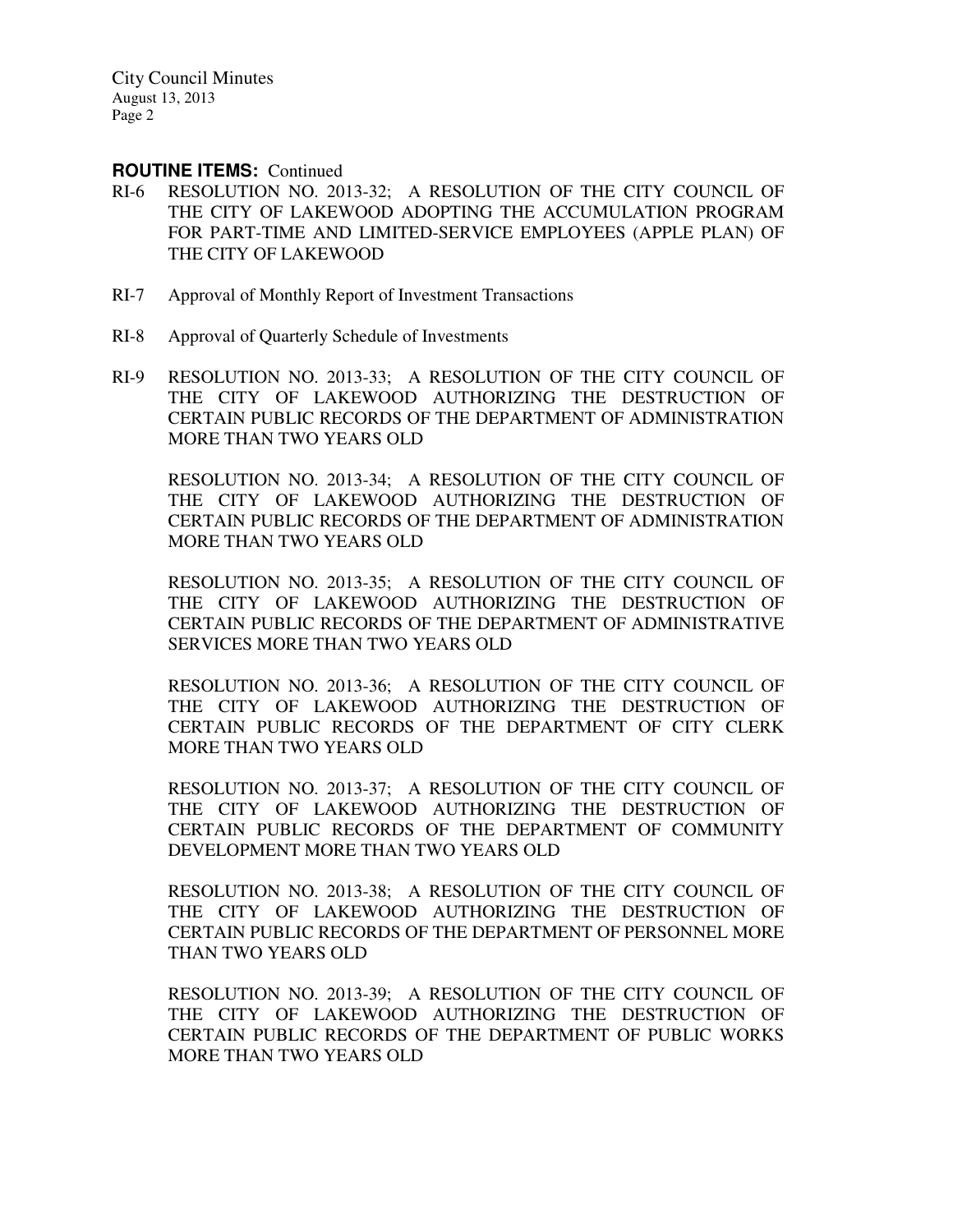#### **ROUTINE ITEMS:** Continued

RESOLUTION NO. 2013-40; A RESOLUTION OF THE CITY COUNCIL OF THE CITY OF LAKEWOOD AUTHORIZING THE DESTRUCTION OF CERTAIN PUBLIC RECORDS OF THE DEPARTMENT OF RECREATION AND COMMUNITY SERVICES MORE THAN TWO YEARS OLD

 RESOLUTION NO. 2013-41; A RESOLUTION OF THE CITY COUNCIL OF THE CITY OF LAKEWOOD AUTHORIZING THE DESTRUCTION OF CERTAIN PUBLIC RECORDS OF THE DEPARTMENT OF WATER RESOURCES MORE THAN TWO YEARS OLD

- RI-10 RESOLUTION NO. 2013-42; A RESOLUTION OF THE CITY COUNCIL OF THE CITY OF LAKEWOOD ESTABLISHING DISABLED PERSON DESIGNATED PARKING ON THE EAST SIDE OF HERSHOLT AVENUE WITHIN THE CITY OF LAKEWOOD.
- RI-11 Approval of Appointment of Maribel Morcos to the Oversight Board for the Successor Agency to the Former Lakewood Redevelopment Agency
- RI-12 RESOLUTION NO. 2013-48; A RESOLUTION OF THE CITY COUNCIL OF THE CITY OF LAKEWOOD ADDING A JOB CLASSIFICATION TO SCHEDULE B OF RESOLUTION NO. 2013-30 PERTAINING TO HOURLY-RATED PART-TIME EMPLOYEES AND ENACTING A PERSONNEL RESOLUTION ESTABLISHING THE COMPENSATION, RULES AND REGULATIONS PERTAINING TO HOURLY-RATED PART-TIME EMPLOYEES

UPON ROLL CALL VOTE, THE MOTION WAS APPROVED:

AYES: COUNCIL MEMBERS: Rogers, Piazza, DuBois, Wood and Croft NAYS: COUNCIL MEMBERS: None

# **1.1 • AMENDMENT NO. 2013-1 TO THE GENERAL PLAN PERTAINING TO THE HOUSING ELEMENT AND RELATED NEGATIVE DECLARATION**

. . .

Community Development Director Sonia Southwell displayed slides and made a presentation based on the memo in the agenda. She stated that legislative changes in State law pertaining to the required Housing Element of the General Plan would place Lakewood's General Plan on an eight-year review cycle, instead of every five years. She noted that this update had been prepared in-house and introduced the team responsible for the work: Senior Planner Paul Kuykendall, Housing Specialist Maribel Morcos, and Management Trainee David Barbosa. She also noted that a draft of the document had already been submitted to the Department of Housing and Community Development and had been found to be in compliance with the statutory requirements of State law. It was the recommendation of the Planning and Environment Commission that the City Council hold a public hearing; adopt the proposed resolution to approve General Plan Amendment No. 2013-1 by adopting the 2013-2021 Housing Element; and direct staff to forward the Housing Element to the Department of Housing and Community Development.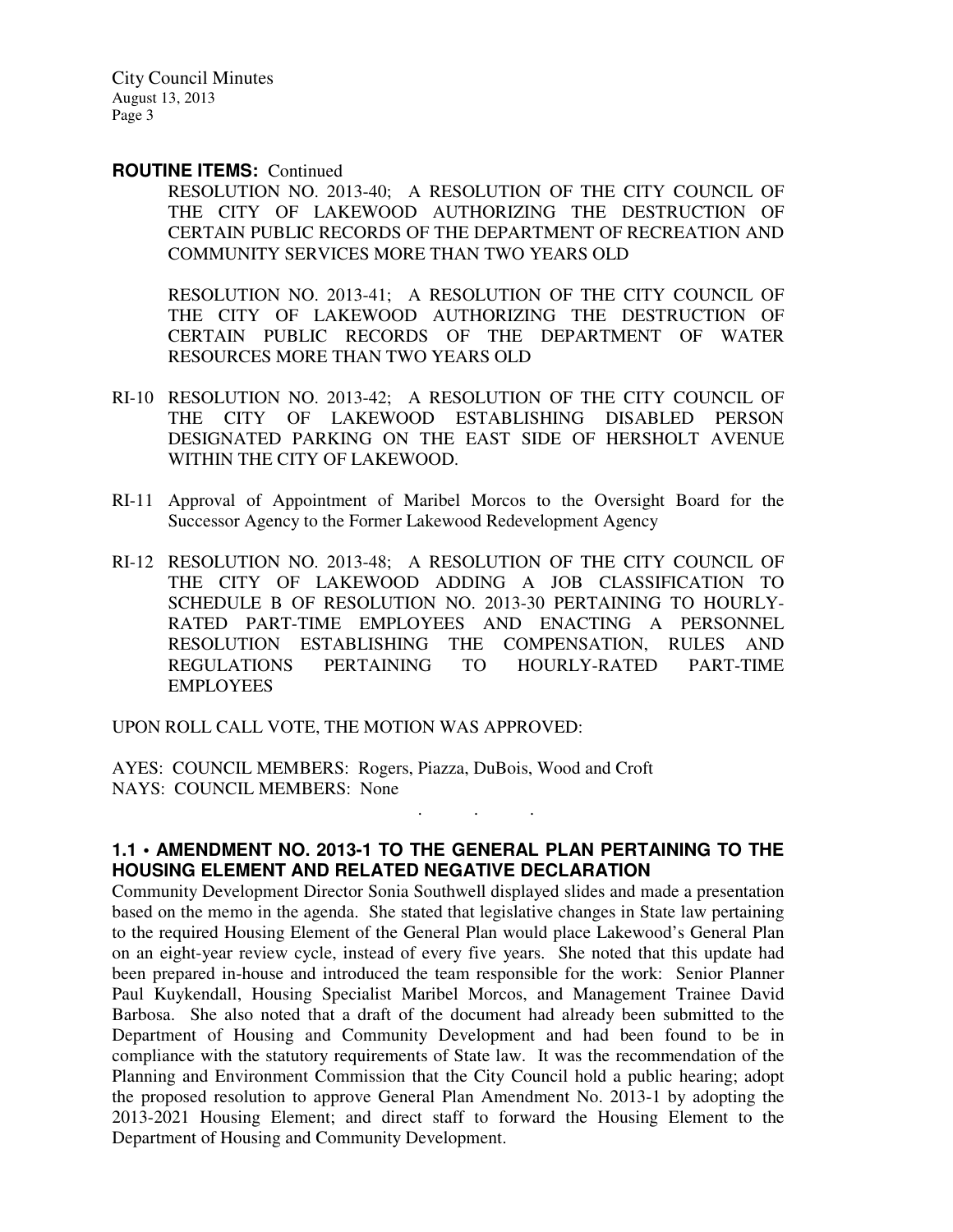## **1.1 • AMENDMENT NO. 2013-1 TO THE GENERAL PLAN PERTAINING TO THE HOUSING ELEMENT AND RELATED NEGATIVE DECLARATION** - Continued

Mayor Croft and Members of Council extended congratulations and their compliments to staff for their professional job done on the Housing Element, that was done before the deadline and was accepted by the State on the first submittal.

RESOLUTION NO. 2013-43; A RESOLUTION OF THE CITY COUNCIL OF THE CITY OF LAKEWOOD AMENDING THE GENERAL PLAN BY ADOPTING THE 2013-2021 HOUSING ELEMENT

Mayor Croft opened the public hearing at 7:49 p.m. and called for anyone in the audience wishing to address the City Council on this matter. There was no response.

VICE MAYOR ROGERS MOVED AND COUNCIL MEMBER WOOD SECONDED TO CLOSE THE PUBLIC HEARING, ADOPT RESOLUTION NO. 2013-43, AND DIRECT STAFF TO FORWARD THE HOUSING ELEMENT TO THE DEPARTMENT OF HOUSING AND COMMUNITY DEVELOPMENT. UPON ROLL CALL VOTE, THE MOTION WAS APPROVED:

AYES: COUNCIL MEMBERS: Rogers, Piazza, DuBois, Wood and Croft NAYS: COUNCIL MEMBERS: None

# **1.2 • CONGESTION MANAGEMENT PROGRAM CONFORMANCE SELF-CERTIFICATION PROCESS**

. . .

The Director of Community Development made a presentation based on the memo in the agenda and stated that the Congestion Management Program (CMP) was a State-required program that directed local agencies to prepare an annual report showing development activity and the adoption of a resolution to self-certify conformance with CMP requirements. She reported that the CMP for all of Los Angeles County had been developed by the Metropolitan Transportation Authority and that the MTA Board had recently voted to seek legislative options to the State-mandated CMP requirements. It was the recommendation of staff that the City Council hold a public hearing and adopt the proposed resolution finding the City to be in conformance with the Congestion Management Program and adopting the Local Development Report.

RESOLUTION NO. 2013-44; A RESOLUTION OF THE CITY COUNCIL OF THE CITY OF LAKEWOOD, CALIFORNIA, FINDING THE CITY TO BE IN CONFORMANCE WITH THE CONGESTION MANAGEMENT PROGRAM (CMP) AND ADOPTING THE CMP LOCAL DEVELOPMENT REPORT, IN ACCORDANCE WITH CALIFORNIA GOVERNMENT CODE SECTION 65089

Mayor Croft opened the public hearing at 7:51 p.m. and called for anyone in the audience wishing to address the City Council on this matter. There was no response.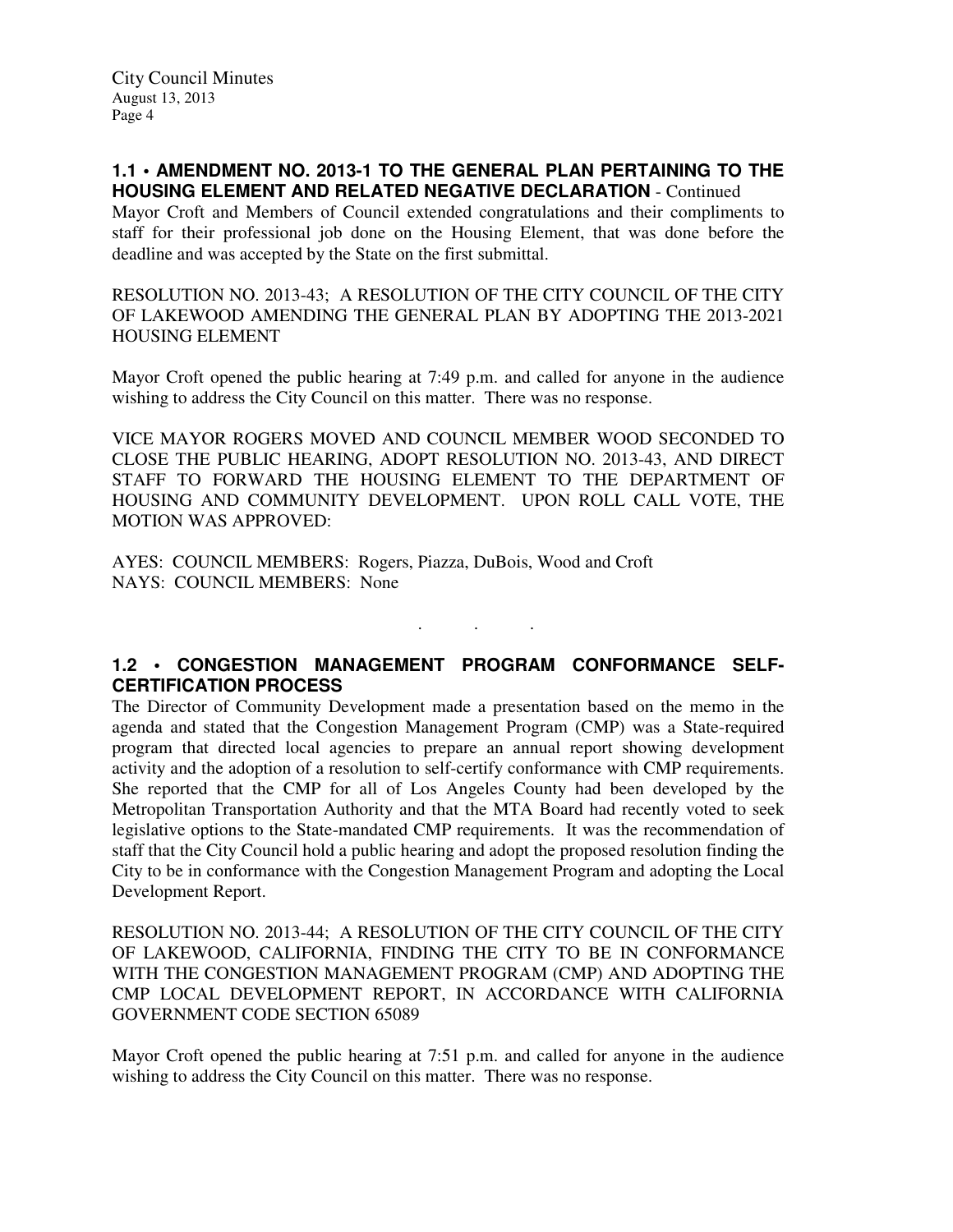### **1.2 • CONGESTION MANAGEMENT PROGRAM CONFORMANCE SELF-CERTIFICATION PROCESS** – Continued

VICE MAYOR ROGERS MOVED AND COUNCIL MEMBER DUBOIS SECONDED TO CLOSE THE PUBLIC HEARING AND ADOPT RESOLUTION NO. 2013-44. UPON ROLL CALL VOTE, THE MOTION WAS APPROVED:

AYES: COUNCIL MEMBERS: Rogers, Piazza, DuBois, Wood and Croft NAYS: COUNCIL MEMBERS: None

# **1.3 • AWARD OF BID FOR PURCHASING BID 16-13, ONE 2013 CHEVROLET SILVERADO 2500 HD WITH SERVICE BODY**

. . .

Administrative Services Director Diane Perkin gave a report based on the memo in the agenda, stating that six bid packages had been distributed soliciting bids for a service truck. Funding for the Compressed Natural Gas (CNG) vehicle was available from a grant through the Air Quality Management District. Three sealed bids had been received. It was the recommendation of staff that the City Council authorize the purchase of one 2013 Chevrolet Silverado 2500 HD CNG with service body from the low bidder, George Chevrolet, in the amount of \$56,749.84.

Mayor Croft opened the public hearing at 7:54 p.m. and called for anyone in the audience wishing to address the City Council on this matter. There was no response.

COUNCIL MEMBER DUBOIS MOVED AND COUNCIL MEMBER WOOD SECONDED TO CLOSE THE PUBLIC HEARING AND AUTHORIZE THE PURCHASE. UPON ROLL CALL VOTE, THE MOTION WAS APPROVED:

AYES: COUNCIL MEMBERS: Rogers, Piazza, DuBois, Wood and Croft NAYS: COUNCIL MEMBERS: None

# **1.4 • AWARD OF BID FOR PUBLIC WORKS PROJECT NO. 13-3, INDUSTRY AREA PAVING - 2013**

. . .

Public Works Director Lisa Rapp gave a report based on the memo in the agenda. She reported that five sealed bids had been received for a project to resurface five streets in the Industry Avenue area of the City. She advised that the work on the five streets would be completed using Measure R funds and that the project would also include some repairs to Candlewood Street, using Prop C funds. She noted that the paving work would be completed at night to minimize impacts on the businesses located in the Industry Avenue area. It was the recommendation of staff that the City Council adopt the plans, specifications and working details for Public Works Project 13-3; award a contract to R.J. Noble Company in the amount of \$734,641.35; and authorize staff to approve a cumulative total of change orders, as needed, not to exceed \$100,000.

Responding to a question from Mayor Croft, Ms. Rapp stated that the price quoted for the materials was actually better than had been estimated.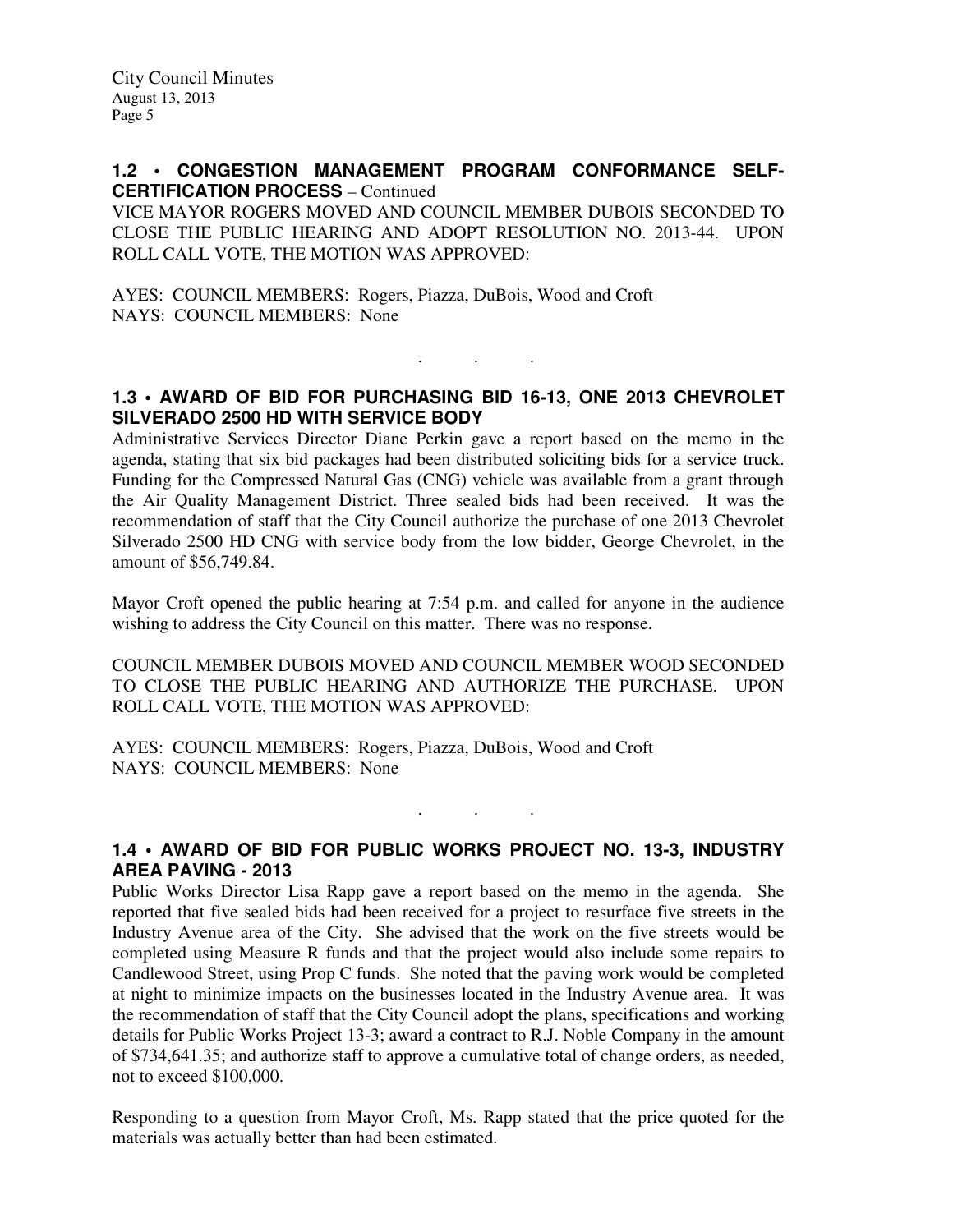## **1.4 • AWARD OF BID FOR PUBLIC WORKS PROJECT NO. 13-3, INDUSTRY AREA PAVING – 2013** - Continued

Mayor Croft opened the public hearing at 7:57 p.m. and called for anyone in the audience wishing to address the City Council on this matter. There was no response.

COUNCIL MEMBER WOOD MOVED AND VICE MAYOR ROGERS SECONDED TO CLOSE THE PUBLIC HEARING AND APPROVE STAFF'S RECOMMENDATIONS. UPON ROLL CALL VOTE, THE MOTION WAS APPROVED:

AYES: COUNCIL MEMBERS: Rogers, Piazza, DuBois, Wood and Croft NAYS: COUNCIL MEMBERS: None

## **1.5 • ORDINANCE NO. 2013-5, RELATING TO SIGNATURE AUTHORITY**

City Attorney Steve Skolnik advised that as part of the process to revise the City's purchasing provisions, he had prepared an ordinance to establish clear signature authority, both for purchasing purposes, and for other normal circumstances. It was his recommendation that the City Council hold a public hearing and introduce the proposed ordinance.

. . .

Mayor Croft opened the public hearing at 7:59 p.m. and called for anyone in the audience wishing to address the City Council on this matter. There was no response.

ORDINANCE NO. 2013-5; AN ORDINANCE OF THE CITY COUNCIL OF THE CITY OF LAKEWOOD RELATING TO SIGNATURE AUTHORITY

VICE MAYOR ROGERS MOVED AND COUNCIL MEMBER PIAZZA SECONDED TO CLOSE THE PUBLIC HEARING AND INTRODUCE ORDINANCE NO. 2013-5. UPON ROLL CALL VOTE, THE MOTION WAS APPROVED:

AYES: COUNCIL MEMBERS: Rogers, Piazza, DuBois, Wood and Croft NAYS: COUNCIL MEMBERS: None

## **2.1 • SUBMITTAL OF APPLICATION FOR ALL CALRECYCLE GRANTS FOR BEVERAGE CONTAINER RECYCLING**

. . .

The Director of Public Works made a presentation based on the memo in the agenda and stated funds were available through the State Department of Resources, Recycling and Recovery (CalRecycle) for grants to purchase recycling containers and materials and to conduct public education and outreach. She stated that if successful, the grant funds would be used to purchase re-useable containers for beverage container collection bins for community events and meeting rooms at various park locations, as well as outreach and education. It was the recommendation of staff that the City Council adopt the proposed resolution authorizing the submittal of grant applications to CalRecycle.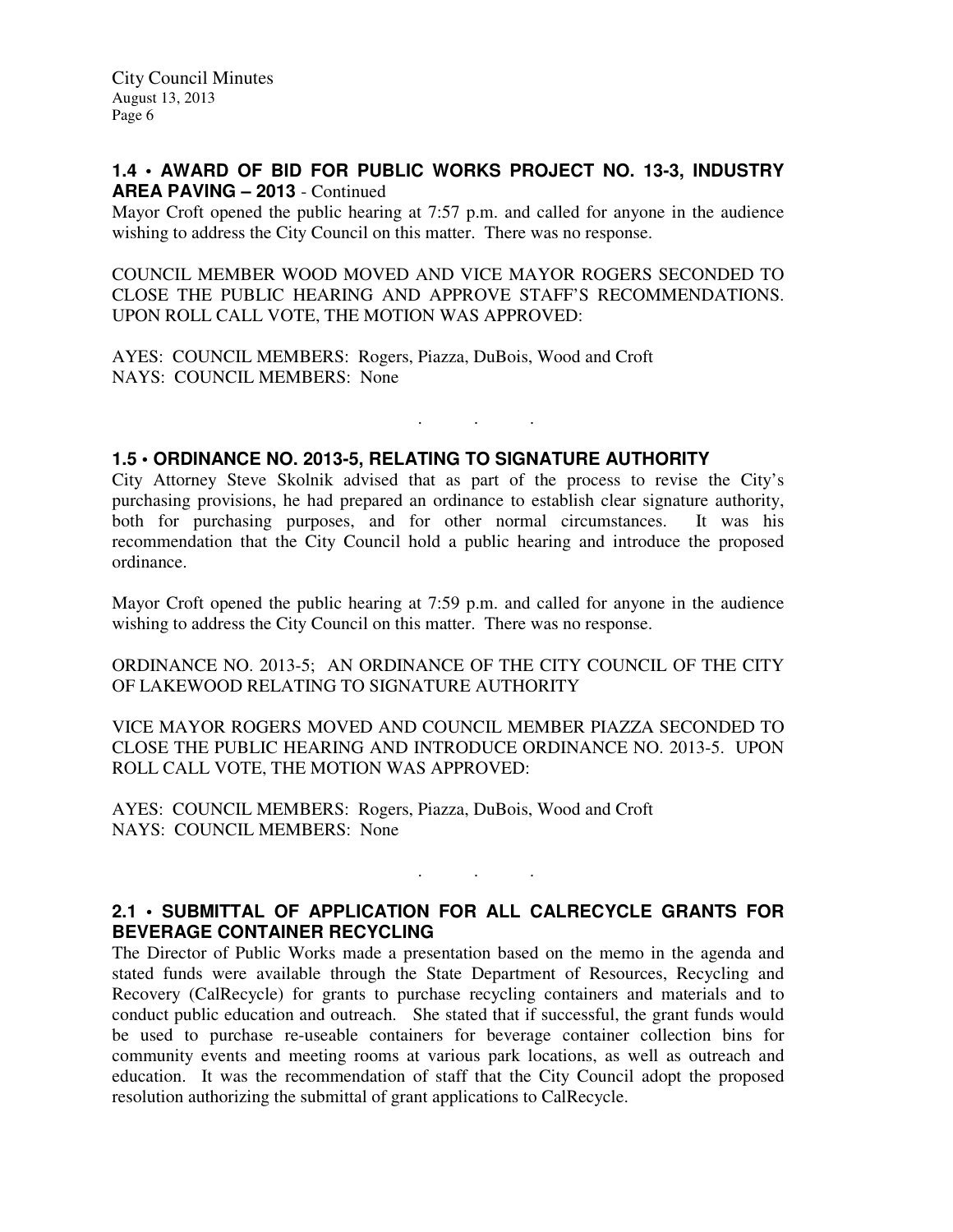# **2.1 • SUBMITTAL OF APPLICATION FOR ALL CALRECYCLE GRANTS FOR BEVERAGE CONTAINER RECYCLING** - Continued

RESOLUTION NO. 2013-45; A RESOLUTION OF THE CITY COUNCIL OF THE CITY OF LAKEWOOD APPROVING SUBMITTAL OF APPLICATION FOR ALL CALRECYCLE GRANTS FOR WHICH THE CITY OF LAKEWOOD IS ELIGIBLE

In response to a question from Council Member DuBois, Ms. Rapp stated that the bins would be clearly labeled for recyclables only and would be collapsible, so they could easily be moved to different locations for special events.

Council Member Wood inquired about the disposition of the materials collected. Ms. Rapp stated that staff would be working with the City's disposal service provider, EDCO, to best process the materials collected. She noted that the major objective was not to recover the CRV value of the materials, but to reduce the City's waste stream.

COUNCIL MEMBER PIAZZA MOVED AND COUNCIL MEMBER WOOD SECONDED TO ADOPT RESOLUTION NO. 2013-45. UPON ROLL CALL VOTE, THE MOTION WAS APPROVED:

AYES: COUNCIL MEMBERS: Rogers, Piazza, DuBois, Wood and Croft NAYS: COUNCIL MEMBERS: None

# **2.2 • APPLICATION FOR LOS ANGELES COUNTY REGIONAL PARK AND OPEN SPACE DISTRICT FUNDING FOR THE WEST SAN GABRIEL RIVER PARKWAY IMPROVEMENT PROJECT**

. . .

Recreation and Community Services Director Lisa Litzinger gave a presentation based on the memo in the agenda and stated that the Los Angeles County Regional Park and Open Space District had announced a grant through the Competitive Trails Grant Program. It was the recommendation of staff that the City Council adopt the proposed resolution to authorize the submission of a grant application for funding of West San Gabriel River Parkway Improvement Project, Phase III and authorize the Director of Recreation and Community Services to execute and submit documents for said application.

RESOLUTION NO. 2013-46; A RESOLUTION OF THE CITY COUNCIL OF THE CITY OF LAKEWOOD APPROVING THE APPLICATION FOR COMPETITIVE EXCESS FUNDS FROM THE LOS ANGELES COUNTY REGIONAL PARK AND OPEN SPACE DISTRICT EXCESS FUNDING FOR THE WEST SAN GABRIEL RIVER PARKWAY IMPROVEMENT PROJECT

COUNCIL MEMBER DUBOIS MOVED AND VICE MAYOR ROGERS SECONDED TO ADOPT RESOLUTION NO. 2013-46 AND AUTHORIZE THE RCS DIRECTOR TO EXECUTE AND SUBMIT THE APPLICATION DOCUMENTS. UPON ROLL CALL VOTE, THE MOTION WAS APPROVED:

AYES: COUNCIL MEMBERS: Rogers, Piazza, DuBois, Wood and Croft NAYS: COUNCIL MEMBERS: None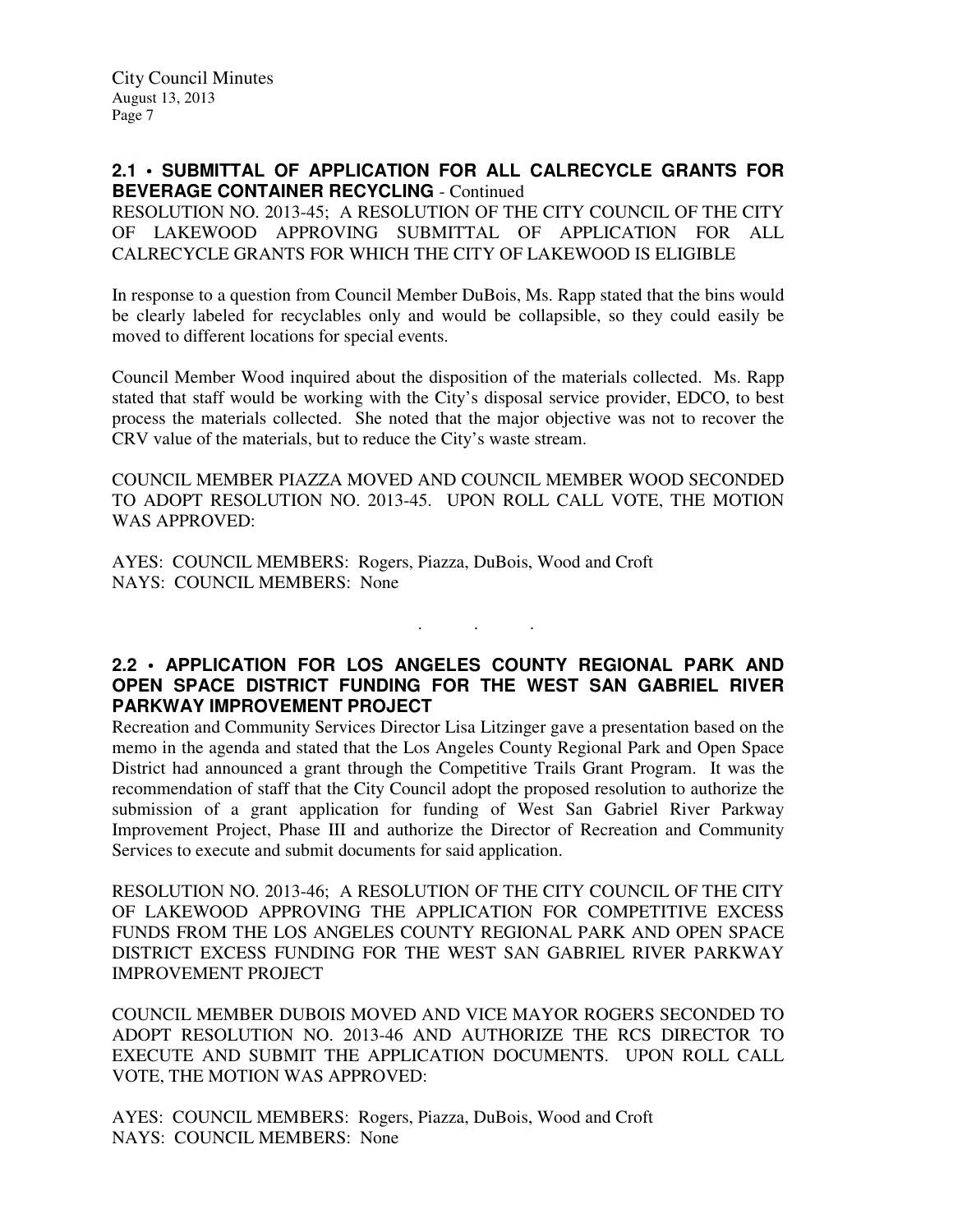# **3.1 • GATEWAY INTEGRATED REGIONAL WATER MANAGEMENT PLAN AND DESIGNATION OF NEW BOARD MEMBERS**

The Director of Public Works displayed slides and made a presentation based on the memo in the agenda. She stated that Lakewood was part of the 23-agency joint powers authority formed through the Gateway Region for the development of an Integrated Regional Water Management Plan (IRWMP) as a collaborative effort to manage water resources, including storm water, on a regional basis. She reported that the proposed IRWMP was intended to be a living document, subject to change and that in order to be eligible for any State funding, projects were required to be listed in the IRWMP. It was the recommendation of staff that the City Council adopt the Gateway Integrated Regional Water Management Plan and appoint the Director of Public Works as representative of the Gateway Water Management Authority Board and Senior Management Analyst as alternate.

RESOLUTION NO. 2013-47; A RESOLUTION OF THE CITY COUNCIL OF THE CITY OF LAKEWOOD AUTHORIZING THE ADOPTION OF THE GATEWAY INTEGRATED REGIONAL WATER MANAGEMENT PLAN DATED JUNE 2013

Council Member DuBois noted that a recent new article had stated that the County of Los Angeles had been found responsible for stormwater cleanup. The City Attorney advised that the decision noted in the news might not be the final decision and that the matter could be going back to the Supreme Court.

Council Member Piazza confirmed from Ms. Rapp that the Authority was funded through membership fees. He asked what impact that would have on the cities that chose not to join. Ms. Rapp responded by stating that only member cities would be eligible for State grant funds.

COUNCIL MEMBER WOOD MOVED AND COUNCIL MEMBER PIAZZA SECONDED TO ADOPT RESOLUTION NO. 2013-47 AND DESIGNATE NEW BOARD MEMBERS. UPON ROLL CALL VOTE, THE MOTION WAS APPROVED:

. . .

AYES: COUNCIL MEMBERS: Rogers, Piazza, DuBois, Wood and Croft NAYS: COUNCIL MEMBERS: None

## **3.2 • 2013 PATRIOT DAY CONCERT PREVIEW**

The Director of Recreation and Community Services displayed slides and made a presentation based on the report in the agenda. She stated that the City would be presenting the 12th annual Patriot Day Concert on September 11th at Del Valle Park to honor and remember the victims and heroes of the September 11, 2001 tragedy. She noted that the program would include a flag ceremony, color guard, and message from Mayor Croft. The key speaker for the event would be Los Angeles County Sheriff Lee Baca. The live concert would include a salute to the nation's armed forces, and the evening would conclude with a memorial candle lighting and moment of silence.